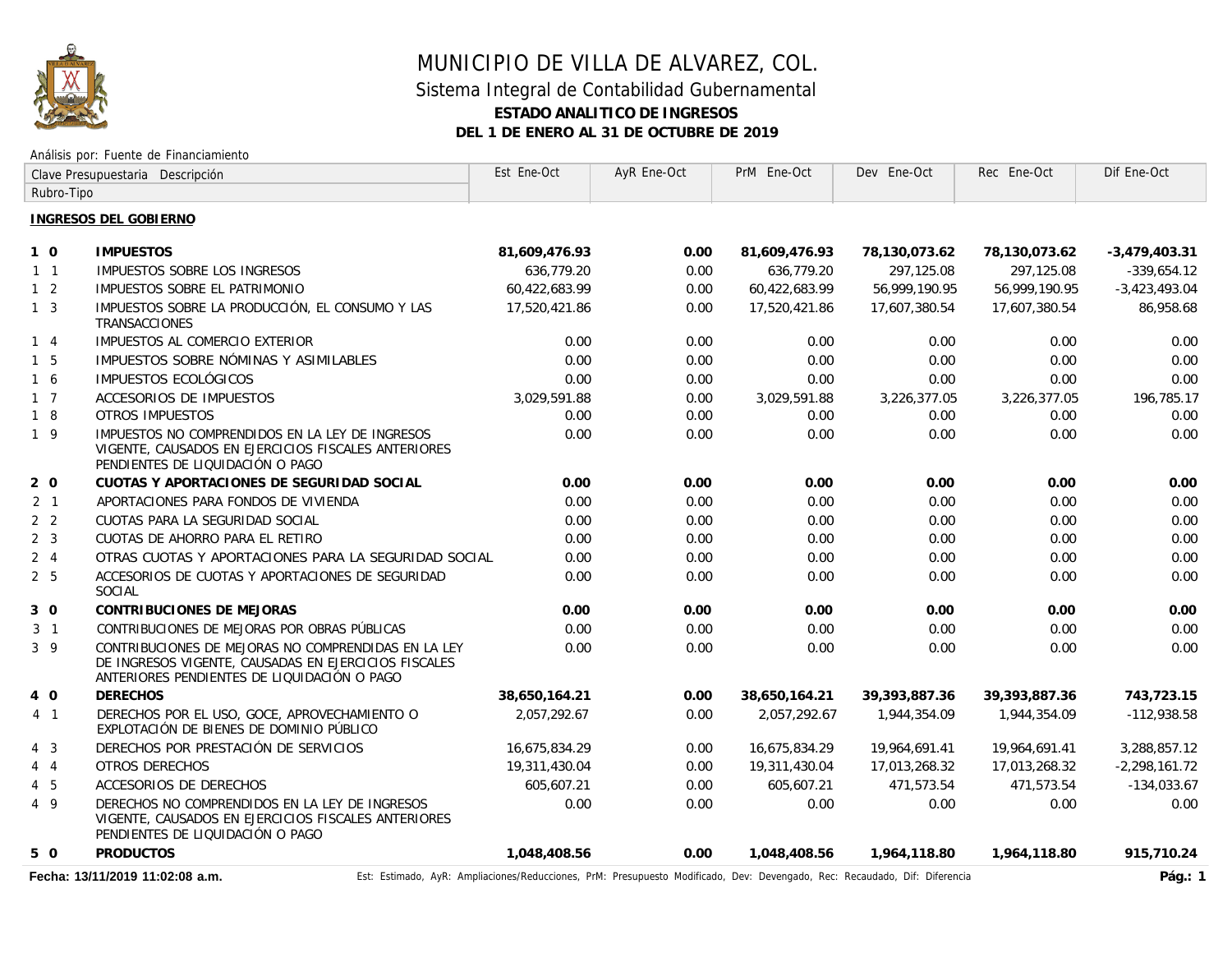

# MUNICIPIO DE VILLA DE ALVAREZ, COL. Sistema Integral de Contabilidad Gubernamental **ESTADO ANALITICO DE INGRESOS DEL 1 DE ENERO AL 31 DE OCTUBRE DE 2019**

#### Análisis por: Fuente de Financiamiento

| Clave Presupuestaria Descripción |                                                                                                                                                                                 | Est Ene-Oct  | AyR Ene-Oct | PrM Ene-Oct  | Dev Ene-Oct   | Rec Ene-Oct   | Dif Ene-Oct  |
|----------------------------------|---------------------------------------------------------------------------------------------------------------------------------------------------------------------------------|--------------|-------------|--------------|---------------|---------------|--------------|
| Rubro-Tipo                       |                                                                                                                                                                                 |              |             |              |               |               |              |
| 5 <sub>1</sub>                   | <b>PRODUCTOS</b>                                                                                                                                                                | 1,048,408.56 | 0.00        | 1,048,408.56 | 1,964,118.80  | 1,964,118.80  | 915,710.24   |
| 5 9                              | PRODUCTOS NO COMPRENDIDOS EN LA LEY DE INGRESOS<br>VIGENTE, CAUSADOS EN EJERCICIOS FISCALES ANTERIORES<br>PENDIENTES DE LIQUIDACIÓN O PAGO                                      | 0.00         | 0.00        | 0.00         | 0.00          | 0.00          | 0.00         |
| 6 0                              | APROVECHAMI ENTOS                                                                                                                                                               | 4,895,407.51 | 0.00        | 4,895,407.51 | 13,499,560.45 | 13,499,560.45 | 8,604,152.94 |
| 6 1                              | APROVECHAMIENTOS                                                                                                                                                                | 4.895.407.51 | 0.00        | 4,895,407.51 | 13,499,560.45 | 13,499,560.45 | 8,604,152.94 |
| 6 <sub>2</sub>                   | APROVECHAMIENTOS PATRIMONIALES                                                                                                                                                  | 0.00         | 0.00        | 0.00         | 0.00          | 0.00          | 0.00         |
| 6 <sub>3</sub>                   | ACCESORIOS DE APROVECHAMIENTOS                                                                                                                                                  | 0.00         | 0.00        | 0.00         | 0.00          | 0.00          | 0.00         |
| 6 9                              | APROVECHAMIENTOS NO COMPRENDIDOS EN LA LEY DE<br>INGRESOS VIGENTE, CAUSADOS EN EJERCICIOS FISCALES<br>ANTERIORES PENDIENTES DE LIQUIDACIÓN O PAGO                               | 0.00         | 0.00        | 0.00         | 0.00          | 0.00          | 0.00         |
| 7 0                              | INGRESOS POR VENTA DE BIENES, PRESTACIÓN DE<br>SERVICIOS Y OTROS INGRESOS                                                                                                       | 0.00         | 0.00        | 0.00         | 0.00          | 0.00          | 0.00         |
| 7 <sub>1</sub>                   | INGRESOS POR VENTA DE BIENES Y PRESTACIÓN DE<br>SERVICIOS DE INSTITUCIONES PÚBLICAS DE SEGURIDAD<br>SOCIAL                                                                      | 0.00         | 0.00        | 0.00         | 0.00          | 0.00          | 0.00         |
| 7 <sub>2</sub>                   | INGRESOS POR VENTA DE BIENES Y PRESTACIÓN DE<br>SERVICIOS DE EMPRESAS PRODUCTIVAS DEL ESTADO                                                                                    | 0.00         | 0.00        | 0.00         | 0.00          | 0.00          | 0.00         |
| 7 <sub>3</sub>                   | INGRESOS POR VENTA DE BIENES Y PRESTACIÓN DE<br>SERVICIOS DE ENTIDADES PARAESTATALES Y FIDEICOMISOS<br>NO EMPRESARIALES Y NO FINANCIEROS                                        | 0.00         | 0.00        | 0.00         | 0.00          | 0.00          | 0.00         |
| 74                               | INGRESOS POR VENTA DE BIENES Y PRESTACIÓN DE<br>SERVICIOS DE ENTIDADES PARAESTATALES EMPRESARIALES<br>NO FINANCIERAS CON PARTICIPACIÓN ESTATAL MAYORITARIA                      | 0.00         | 0.00        | 0.00         | 0.00          | 0.00          | 0.00         |
| 7 <sub>5</sub>                   | INGRESOS POR VENTA DE BIENES Y PRESTACIÓN DE<br>SERVICIOS DE ENTIDADES PARAESTATALES EMPRESARIALES<br>FINANCIERAS MONETARIAS CON PARTICIPACIÓN ESTATAL<br>MAYORITARIA           | 0.00         | 0.00        | 0.00         | 0.00          | 0.00          | 0.00         |
| 7 6                              | INGRESOS POR VENTA DE BIENES Y PRESTACIÓN DE<br>SERVICIOS DE ENTIDADES PARAESTATALES EMPRESARIALES<br>FINANCIERAS NO MONETARIAS CON PARTICIPACIÓN ESTATAL<br><b>MAYORITARIA</b> | 0.00         | 0.00        | 0.00         | 0.00          | 0.00          | 0.00         |
| 7 7                              | INGRESOS POR VENTA DE BIENES Y PRESTACIÓN DE<br>SERVICIOS DE FIDEICOMISOS FINANCIEROS PÚBLICOS CON<br>PARTICIPACIÓN ESTATAL MAYORITARIA                                         | 0.00         | 0.00        | 0.00         | 0.00          | 0.00          | 0.00         |
| 7 8                              | INGRESOS POR VENTA DE BIENES Y PRESTACIÓN DE<br>SERVICIOS DE LOS PODERES LEGISLATIVO Y JUDICIAL, Y DE<br>LOS ÓRGANOS AUTÓNOMOS                                                  | 0.00         | 0.00        | 0.00         | 0.00          | 0.00          | 0.00         |
| 79                               | <b>OTROS INGRESOS</b>                                                                                                                                                           | 0.00         | 0.00        | 0.00         | 0.00          | 0.00          | 0.00         |

Fecha: 13/11/2019 11:02:08 a.m. **Entimado, AyR: Ampliaciones/Reducciones**, PrM: Presupuesto Modificado, Dev: Devengado, Rec: Recaudado, Dif: Diferencia **Pág.: 2** Pág.: 2